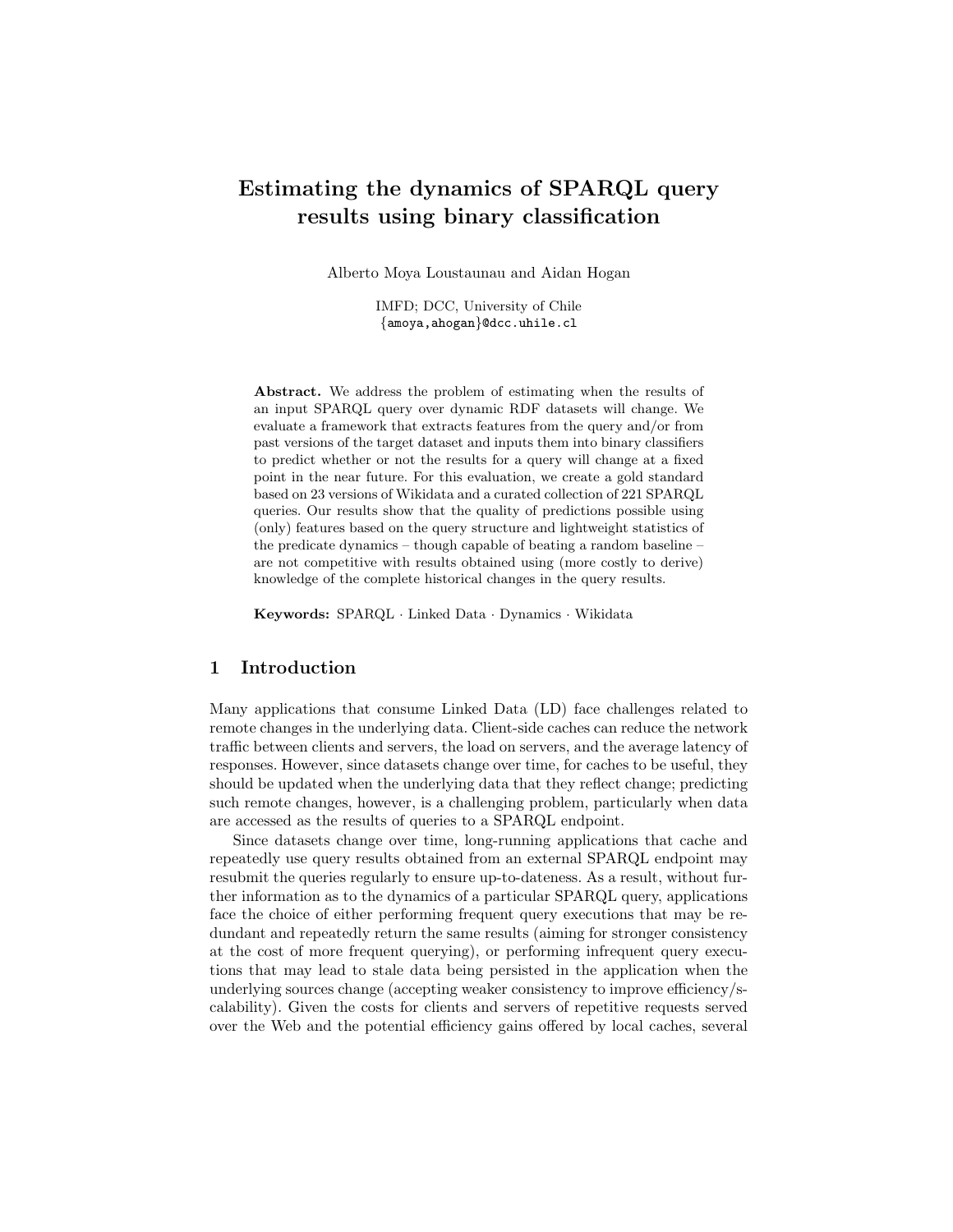#### 2 Alberto Moya Loustaunau and Aidan Hogan

weak consistency approaches have been proposed that try to keep the local data of the applications updated at lower cost by predicting changes [\[15,](#page-14-0)[6,](#page-14-1)[23\]](#page-15-0).

Some works study data dynamics based on the historical evolution of entities [\[13,](#page-14-2)[7,](#page-14-3)[21\]](#page-15-1), but following such an approach for SPARQL queries is expensive because (1) a SPARQL query may involve potentially many entities; and (2) it is necessary to have the previous complete versions of data to analyse the entities relevant to a query. Many works have explored the dynamics of Linked Data with the intention of finding patterns that allow for characterizing, recognizing, and predicting changes based on analysis of the domains, predicates, and schema [\[27,](#page-15-2)[13,](#page-14-2)[22](#page-15-3)[,23,](#page-15-0)[11\]](#page-14-4). Among these works are hybrid approaches developed to return fresher query results with faster response times by decomposing a query into dynamic sub-queries executed remotely, and static sub-queries executed over local caches [\[29\]](#page-15-4), but such an approach only focuses on estimating the dynamics of individual triple patterns, and does not consider, for example, query operators. More generally, coping with changes in remote data still presents a major challenge for applications leveraging dynamic Linked Data.

Given a SPARQL query and a dynamic RDF graph (consisting of multiple historical versions), in this work, we address the problem of predicting whether or not the query's results will change in the next version of the RDF graph. To the best of our knowledge, this is the first work to address this problem. Along these lines, we evaluate a general architecture based on Machine Learning that extracts static features from a query, as well as features from the query and dynamic dataset. These features are fed into a binary classifier to predict whether or not the query results will change in a fixed point in the future, or, more ambitiously, can be fed into a regression model to predict when the query results are likely to change. With respect to the features used, we show that there is a trade-off between those that are easy to compute but offer less accurate predictions (e.g., static query features) versus those that are more costly to compute but offer more accurate predictions (e.g., historical changes in query results). Per this trade-off, which features to use for predicting the dynamics of query results may then depend on the particular application.

In order to better understand this conceptual trade-off – and more generally, to evaluate the quality of predictions made by our framework – we create a novel gold standard based on 23 weekly versions of the Wikidata knowledge graph [\[33\]](#page-15-5) and 221 user-generated queries; we show this gold standard to have a variety of desirable features, including (most importantly) a balance of queries whose results never change, always change, as well as non-trivial queries whose results intermittently change. Using this gold standard, our experiments show that although features based on static characteristics of the query and statistics of changes in the data for individual predicates are more efficient to compute and maintain, they do not offer the same prediction quality as features based on knowledge of historical changes of the input query's results.

Contributions: (1) We evaluate a general architecture for predicting when/if the results of a SPARQL query will change in a future version of a dynamic RDF dataset. (2) We evaluate a number of features to instantiate this architecture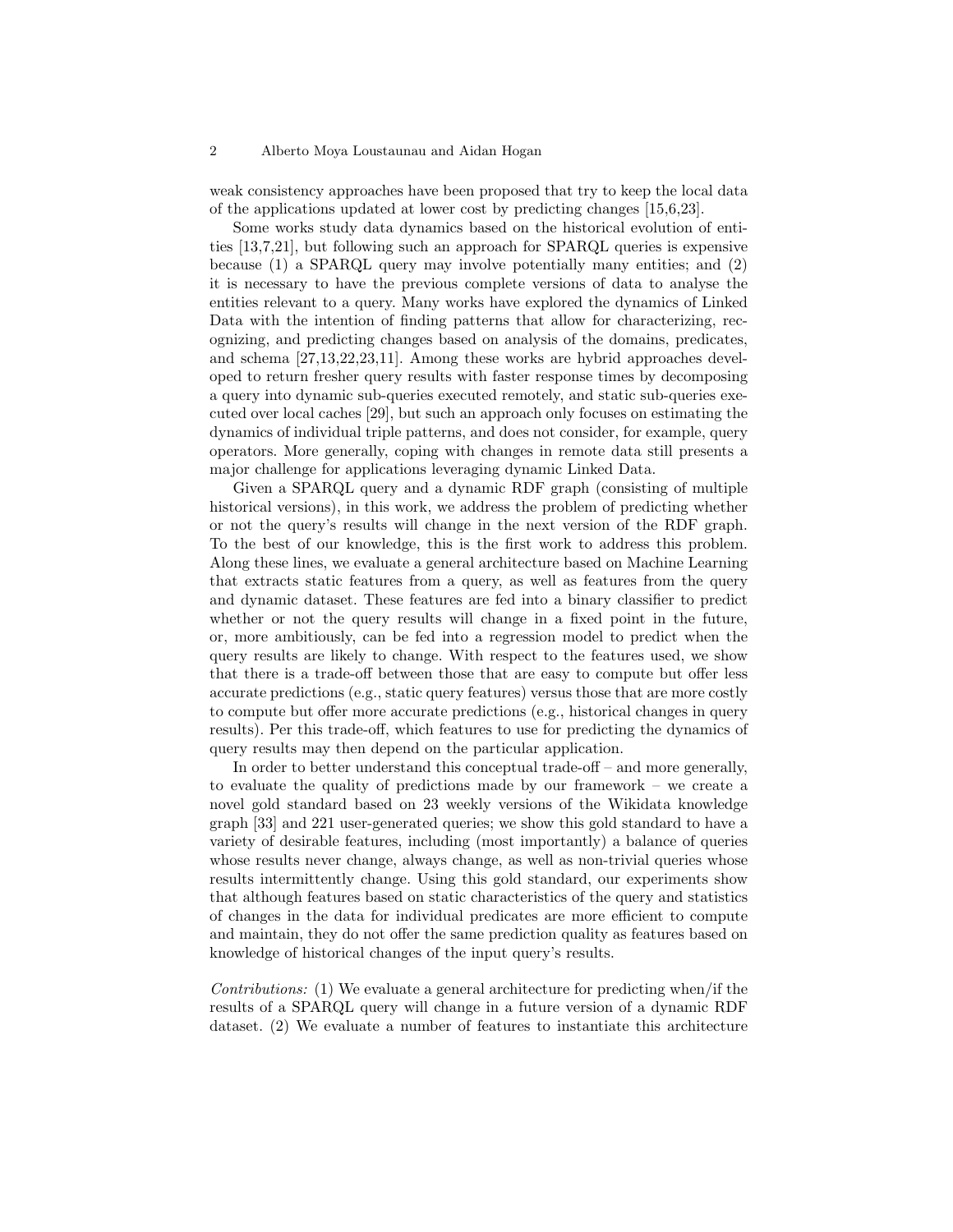based on analysis of the query, analysis of the dynamics of predicates in the data, and analysis of historical changes in the query results. (3) We create a gold standard for these tasks based on 23 consecutive versions of Wikidata and a set of 221 real-world SPARQL queries. (4) We use this gold standard to compare the predictions obtained using different types of features and classifiers.

# 2 Related Work

A variety of works have addressed the issue of modeling and consuming dynamic Linked Data from a broad range of perspectives [\[24,](#page-15-6)[26](#page-15-7)[,27,](#page-15-2)[30,](#page-15-8)[13,](#page-14-2)[9](#page-14-5)[,12,](#page-14-6)[8,](#page-14-7)[14,](#page-14-8)[22,](#page-15-3)[11\]](#page-14-4). One of the major challenges considered is that of keeping cached copies of remote dynamic data – cached for reasons of efficiency and scalability – up-to-date on the consumer side, which we refer to as the synchronization problem.

Some works have addressed the synchronization problem on the publisher side, proposing notification mechanisms that keep registered consumers informed about relevant changes to the data [\[18](#page-14-9)[,24,](#page-15-6)[26,](#page-15-7)[16](#page-14-10)[,12,](#page-14-6)[10\]](#page-14-11); although such approaches may facilitate strong consistency – meaning that consumers are kept up-to-date with the remote data on the publisher side – they centralize the burden of synchronization on the publisher, potentially leading to scalability issues.

Conversely, a variety of works have looked at building models of remote data that can help to predict which data are most dynamic, and which are most static, indicating which subsets of the data may need be refreshed from the remote source more often [\[24,](#page-15-6)[26,](#page-15-7)[27](#page-15-2)[,30,](#page-15-8)[13,](#page-14-2)[9,](#page-14-5)[22](#page-15-3)[,11\]](#page-14-4); such works consider changes in RDF datasets at differing levels of granularity, including documents [\[13\]](#page-14-2), domains  $[13,22,23]$  $[13,22,23]$  $[13,22,23]$ , predicates  $[13,23]$  $[13,23]$ , characteristic sets<sup>[1](#page-2-0)</sup>  $[22,11]$  $[22,11]$ , etc. Features at different levels of granularity can be fed into different predictive models based on Poisson Processes [\[27\]](#page-15-2), Markov Chains [\[32\]](#page-15-9), Empirical Distributions [\[19\]](#page-15-10), Machine Learning classification and regression [\[23,](#page-15-0)[11\]](#page-14-4), as well as a variety of other heuristics [\[2,](#page-14-12)[32,](#page-15-9)[15\]](#page-14-0) and metrics [\[6](#page-14-1)[,15,](#page-14-0)[1\]](#page-14-13). Such approaches obviate the need for a subscription/notification mechanism. However, to ensure strong consistency in the presence of highly dynamic data, consumers may need to conservatively send a great many refresh requests to the server, which may be even more costly than a subscription/notification mechanism; hence such approaches are better suited for scenarios where weak consistency is more acceptable.

Specifically regarding the dynamics of SPARQL query results, Passant and Mendes [\[24\]](#page-15-6) proposed SPARQLPUSH as a notification framework based on PUB-SUBHUBBUB (recently standardized as WEBSUB [\[10\]](#page-14-11)) aiming for strong consistency. Rather aiming for weak consistency, Umbrich et al. [\[29,](#page-15-4)[31,](#page-15-11)[28\]](#page-15-12) proposed various methods to obtain knowledge about dynamics for different query patterns, mainly based on predicates. Dehghanzadeh et al. [\[5\]](#page-14-14) later proposed a method to estimate the freshness using cardinality estimation techniques based on predicates and characteristic sets. Combining the notion of subscription-based notifications and predicting dynamics, Knuth et al. [\[15\]](#page-14-0) propose a middleware to

<span id="page-2-0"></span> $1 \text{ A characteristic set is the set of predicate terms used to describe a given subject } [20].$  $1 \text{ A characteristic set is the set of predicate terms used to describe a given subject } [20].$  $1 \text{ A characteristic set is the set of predicate terms used to describe a given subject } [20].$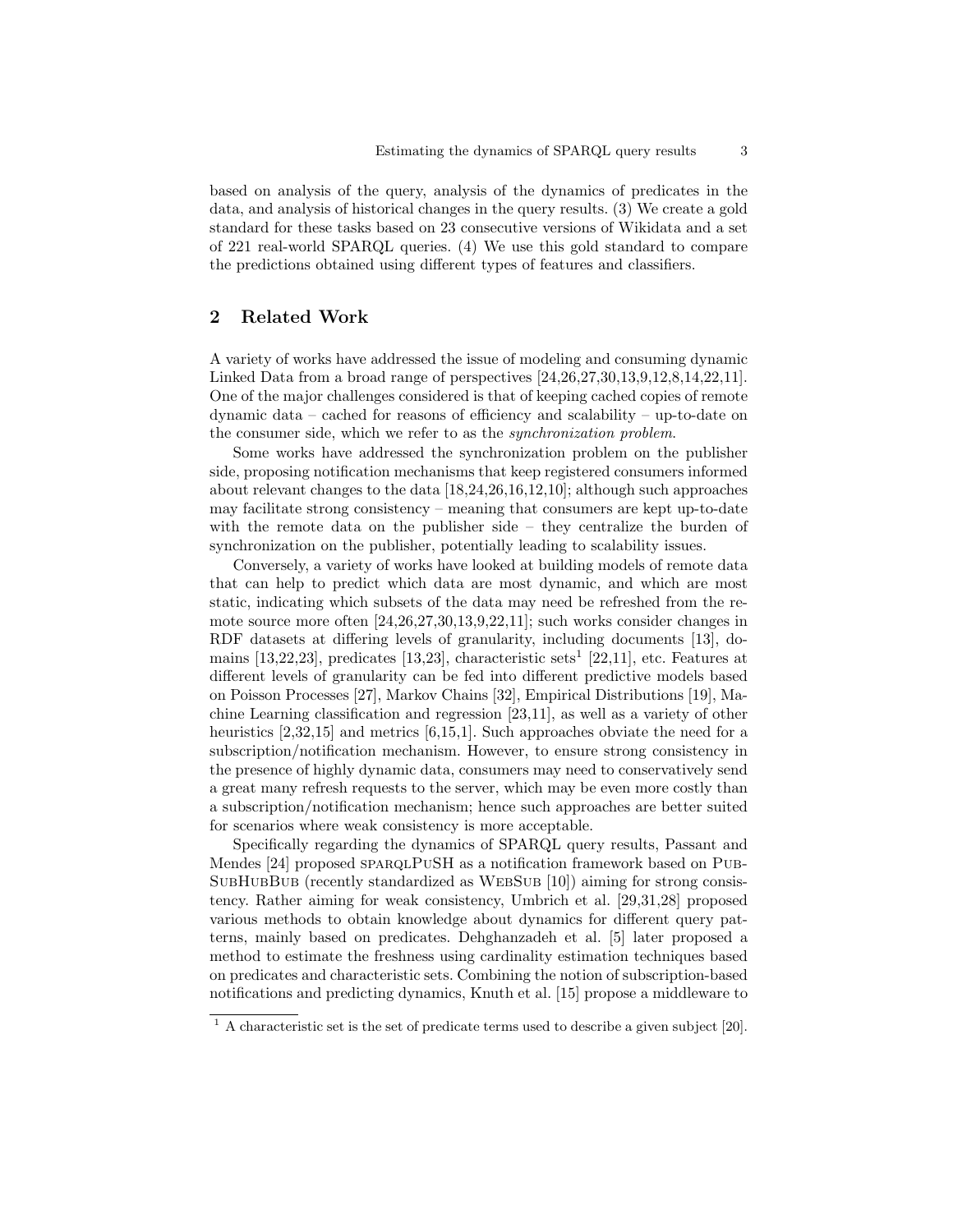which consumers may subscribe that periodically ranks and schedules refreshes for queries according to policies that take into account how likely the results are to be stale, how long ago the query was last refreshed, how many results previously changed, how long the query takes to run, etc.

Novelty: Given a query and a dynamic RDF dataset, we aim to predict whether or not the query's results will have changed in a fixed point in the near future. Our work thus complements existing works aiming for weak consistency, but (i) generalizes the problem, evaluating a framework that can incorporate statistics on predicate dynamics [\[29,](#page-15-4)[31](#page-15-11)[,28,](#page-15-12)[5\]](#page-14-14) and historical changes in query results [\[15\]](#page-14-0) (as proposed in prior works for addressing related but yet distinct problems relating to dynamic data), as well as novel types of features, (ii) introduces new features based on query operators and statistics; (iii) creates a novel gold standard based on Wikidata and presents comparative results that indicate the relative predictive power inherent in different types of features.

## 3 Preliminaries: RDF and SPARQL

RDF is a conceptual data model based on directed graphs that can be used to describe resources on the Web. RDF terms are elements of the set  $I \cup B \cup L$ composed of IRIs I, literals L, and blank nodes B. A tuple  $(s, p, o) \in (I \cup B) \times$  $(I) \times (I \cup B \cup L)$  is called an *RDF triple*, where s is called *subject*, p is called predicate, and o is called object. An RDF graph is a set of RDF triples.

SPARQL is the recommended query language to retrieve and manipulate data stored in the RDF format. In this work, we focus on SPARQL SELECT queries, where we will first define a SPARQL 1.0 query. Let  $V$  be a set of variables disjoint from the set of RDF terms. A SPARQL expression is built recursively as follows. (1) A triple pattern  $t \in (I \cup B \cup L \cup V) \times (I \cup V) \times (I \cup L \cup B \cup V)$  is an expression. (2) If  $Q_1$  and  $Q_2$  are expressions and R is a filter condition, then  $Q_1$ FILTER R,  $Q_1$  UNION  $Q_2$ ,  $Q_1$  OPTIONAL  $Q_2$ ,  $Q_1$  AND  $Q_2$  are *expressions*. Finally, if Q is an expression, V a list of variables and  $\varDelta$  a boolean value,  $\texttt{SELECT} {\mathcal{O}}_V Q$  is a SPARQL SELECT query, where V denotes the projected variables, and  $\Delta$  the DISTINCT option that when true, removes duplicate results. The semantics of a SPARQL SELECT query Q is defined in terms of its evaluation over an RDF graph  $G$ , denoted  $Q(G)$ , giving a set of partial mappings from projected variables to the set  $I \cup L \cup B$ ; we refer to Pérez et al. [\[25\]](#page-15-14) for definitions. (A SPARQL query is in fact evaluated over a set of named graphs; though we consider RDF graphs here, our methods also generalize to the named graphs setting.)

Our method supports SPARQL 1.1 SELECT queries, which allow a variety of additional features. One key feature in this extension is that of property paths, which allows for matching arbitrary length paths in an RDF graph, potentially returning or matching the endpoints of the path. An IRI  $p$  is a path expression; if e,  $e_1$  and  $e_2$  are path expressions, then  $\hat{e}$  (inverse of e),  $e_1/e_2$  (e<sub>1</sub> followed by e<sub>2</sub>),  $e_1$  |  $e_2$  ( $e_1$  or  $e_2$ ),  $e^*$  (zero or more  $e$ ),  $e^*$  (one or more  $e$ ),  $e^*$  (zero or one  $e$ ), and (e) (parentheses used for precedence) are also path expressions; finally, if p,  $p_1$ ,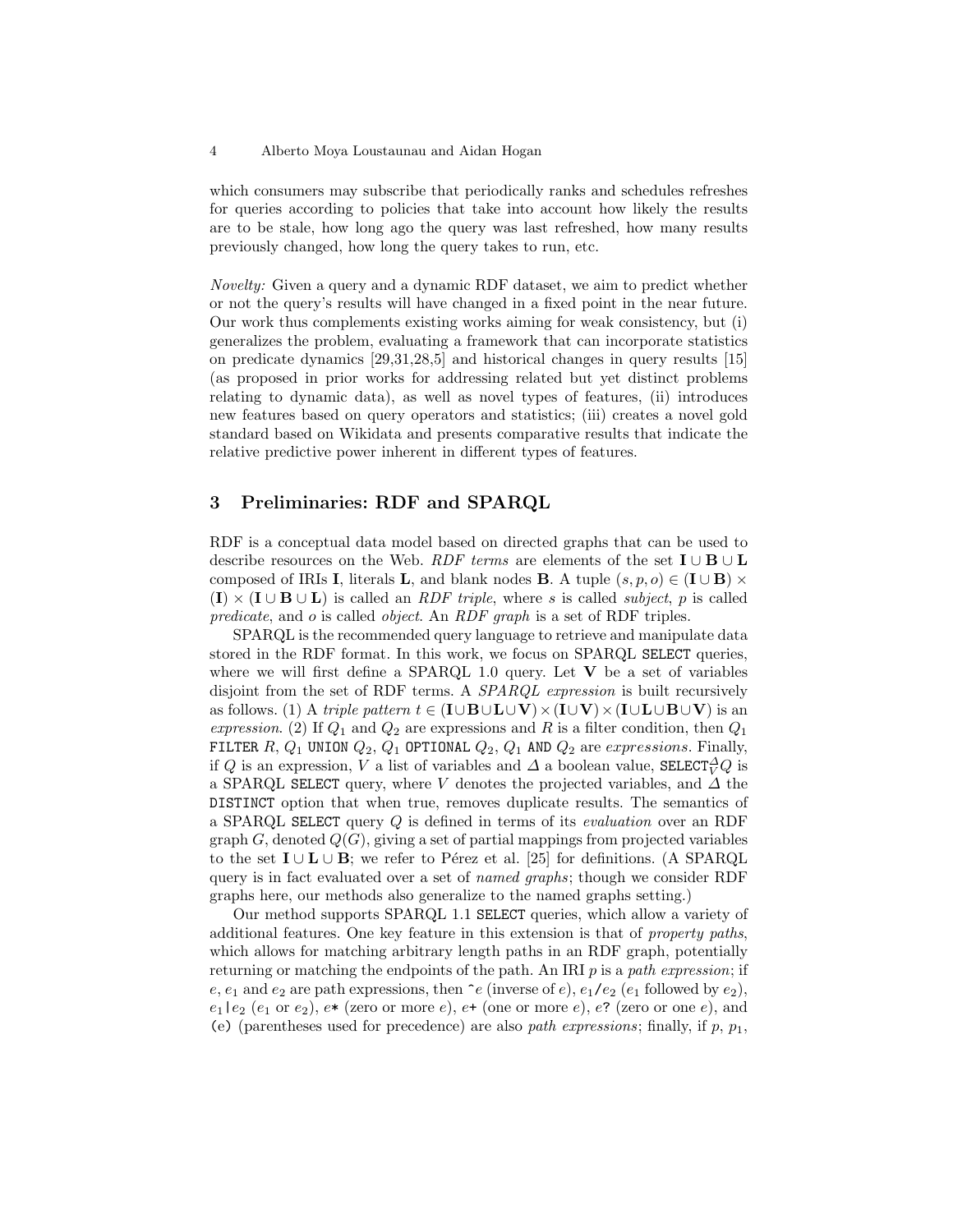$\ldots$ ,  $p_n$  are IRIs, then  $\lfloor p_1 \rfloor \lfloor (p_1 \rfloor \ldots \lfloor p_n)$  and  $\lfloor (p_1 \rfloor \ldots \lfloor p_k \rfloor^2 p_{k+1} \rfloor \ldots \lfloor p_n)$  for  $k+1 \leq n$  (negated property sets) are path expressions. Thereafter, a path pattern  $(s, e, o)$  where e is a path expression is an expression. Other features supported in SPARQL 1.1 include sub-queries, negation, aggregation, value binding, and so forth; for brevity, we do not introduce definitions for all such features.

One topic we do wish to highlight, however – as it relates to the behavior of a query over a dynamic RDF graph – is that of the monotonicity of SPARQL queries [\[3,](#page-14-15)[4\]](#page-14-16). We say that a **SELECT** query Q is monotone if and only if  $G_1 \subseteq G_2$ implies that  $Q(G_1) \subseteq Q(G_2)$  for RDF graphs  $G_1$  and  $G_2$ ; intuitively, as data are extended, the results of a monotone query can only be extended. Monotonic SPARQL features include, for example, joins, unions, paths and filters; on the other hand, non-monotonic SPARQL features include negation and optional [\[3\]](#page-14-15).

# <span id="page-4-0"></span>4 Predicting the Dynamics of Query Results

We consider a *dynamic RDF graph* to be a sequence of n discrete versions of an RDF graph denoted  $\mathcal{G} := (G_1, \ldots, G_n)$ ; in practice, we assume these versions to have regular intervals (e.g., hourly, daily, weekly, etc.). Further given a SPARQL  $(1.1)$  SELECT query  $Q$ , we would like to have knowledge of the dynamics of its results. The specific problem we consider in this work – which we call One Shot Change (OSC) – accepts  $\mathcal{G}, Q$  and a positive integer k as input and outputs a boolean value predicting whether or not the results will change from  $G_n$  to some future version  $G_{n+k}$  (i.e.,  $Q(G_n) \neq Q(G_{n+k})$ ?). In the case of bag semantics, we define " $\neq$ " in terms of bag inequality, meaning that two bags of query results are different if the multiplicity of any result differs. We thus currently focus on predicting if the results of a query will change, rather than predicting when, or to what extent, they will change; these latter problems are left for future work.

Architecture: In Figure [1,](#page-5-0) we provide an overview of a general architecture for making predictions with respect to the OSC prediction task. A SPARQL query  $Q$  and a dynamic RDF graph  $G$  are given as input. The Query Feature Extractor extracts static features from the query, which include statistics about the number of elements in the query (e.g., number of triple patterns, variables, etc.) as well as the presence of particular query operators (e.g., UNION, FILTER, recursive path expressions, etc.). The Predicate Feature Extractor takes as input the predicates from the query and statistics about those predicates from the dynamic graph to produce a set of aggregated numerical features about the dynamicity of predicates used in the query. The Result Feature Extractor takes as input the results of the query over past versions of the dynamic graph from which it produces further features. All such features are passed to a (pre-trained) binary classifier to generate the final OSC prediction. We will now describe in more detail the query, data and result features considered in this work.

Query Features: Our initial set of features is based on static analysis of the input SPARQL query. Figure [2](#page-6-0) shows only a sample of evaluated features, as well as – for the purposes of illustration – their values for an example query.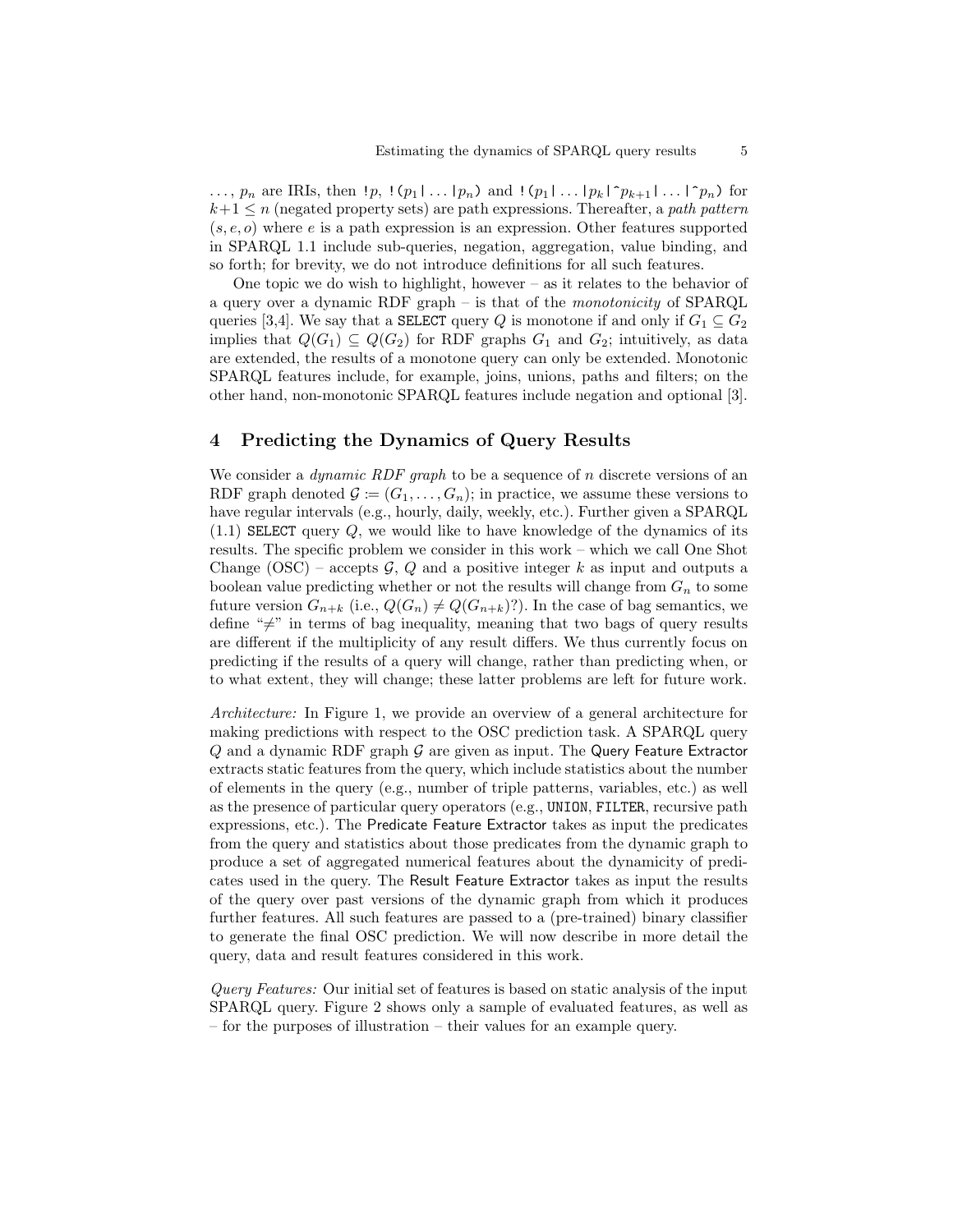6 Alberto Moya Loustaunau and Aidan Hogan



<span id="page-5-0"></span>Fig. 1. Proposed architecture for predicting change in query results

The first group of features captures statistics about the query, indicating loosely its size and complexity. One might consider that the higher these values are, in general, the more dynamic we can expect the query to be since there are more "opportunities" for the query results to be affected by change. In some cases, however, the hypothesized correlation is not direct since, for example, adding more triple patterns may serve to narrow the query down and focus it on a static part of the graph (e.g., when looking for the movies of directors, adding a triple pattern to restrict the results to directors who have died may reduce the likelihood of changes in the results in a future version). Hence it will be of interest to see, experimentally, how these features affect the predictions.

The second group indicates the query operators used; we capture the presence or absence of query operators and solution modifiers from SPARQL 1.1.

In the third group gathers related features into one dimension: in the case of Recursive path, we group queries with path expressions of the form  $e^*$  or  $e^+$ . On the other hand, in Negation, we group non-monotonic features that allow for modeling difference (MINUS, NOT EXISTS, !BOUND<sup>[2](#page-5-1)</sup>. These features  $-$  though course-grained – are straightforward to extract from a query, and offer valuable insights into how the query may behave in a dynamic query; for example, the Negation feature captures information about the (non-)monotonicity of the query, while we suppose that Recursive paths, which may traverse an arbitrary number of triples in the graph, might be more sensitive to change. Again, such correlations are not without exception and will require empirical study.

Predicate Features: The next component extracts features that capture information about the dynamics of predicates used in the query (without evaluating the query on the dynamic graph). This component captures how often and how many triples change for a predicate in a time interval, with the idea that  $-$  as in previous works  $[29,31,28,5]$  $[29,31,28,5]$  $[29,31,28,5]$  $[29,31,28,5]$  – predicates capture rich information about the dynamics of a dataset, where the results of queries with dynamic predicates will be more sensitive to change. Assuming that the number of predicates is relatively

<span id="page-5-1"></span><sup>&</sup>lt;sup>2</sup> We recall that !BOUND can be combined with OPTIONAL to express negation.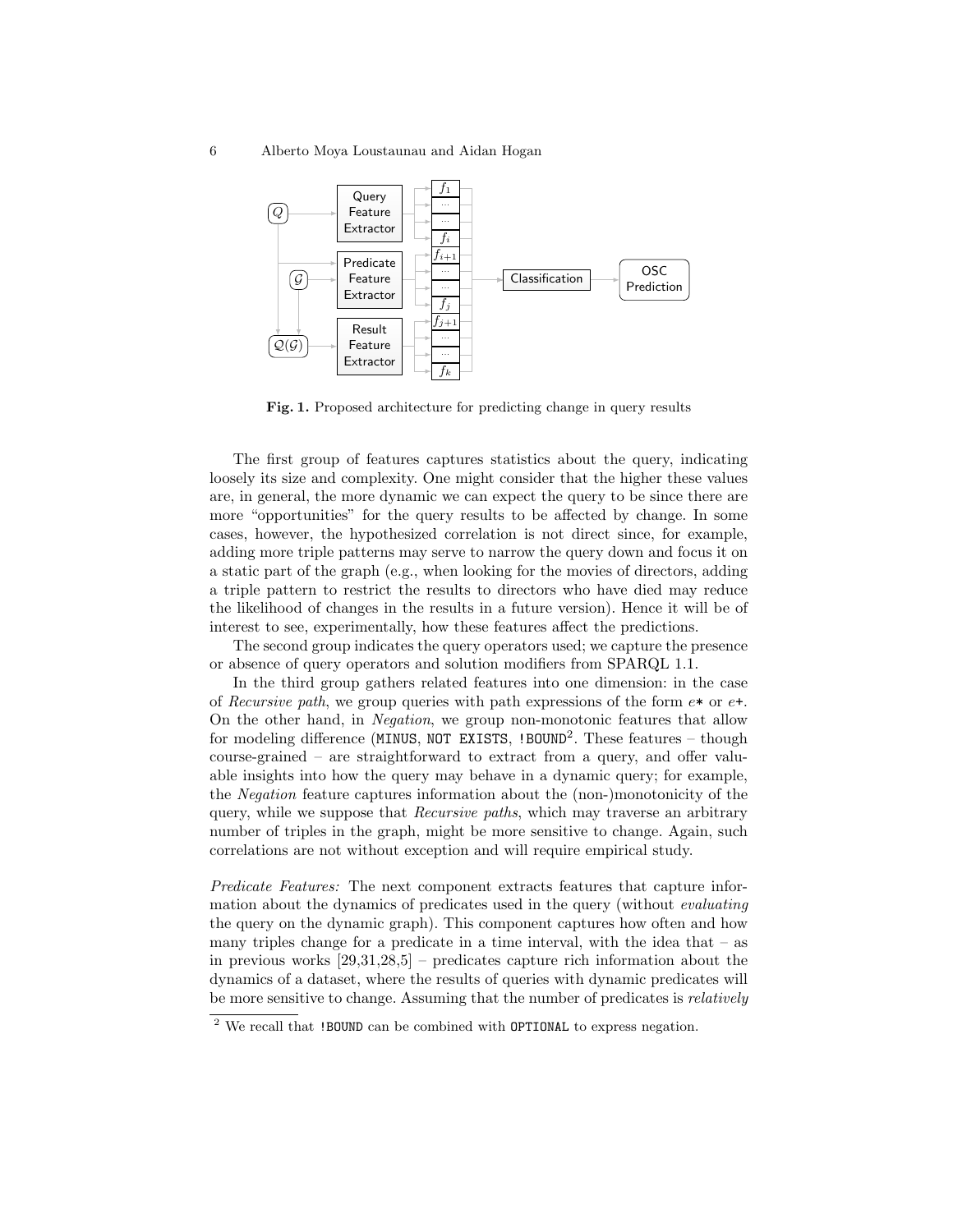| SELECT ?item                                                             | $\mathbb{N}_{2}$ of triple patterns |                          |
|--------------------------------------------------------------------------|-------------------------------------|--------------------------|
| WHERE {                                                                  | $\mathbb{N}^{\circ}$ of variables   | 3                        |
| ?item :instance of :human.                                               | $\mathbb{N}$ of projected variables |                          |
| ?item :gender :female.                                                   | $\mathbb{N}$ of predicates          | 6                        |
| { ?item :place_of_birth :Wales }<br><b>UNION</b>                         | FILTER.                             |                          |
| { ?item :place_of_birth ?pob.                                            | LIMIT                               |                          |
| ?pob :located_in* :Wales }                                               | <b>UNION</b>                        |                          |
| OPTIONAL                                                                 | GROUPBY                             | X                        |
| ?sitelink schema:about ?item .<br>?sitelink schema:inLanguage " $cy$ " } | $Sub-query$                         | X                        |
| FILTER (!BOUND(?sitelink))                                               | Recursive path                      |                          |
|                                                                          | Negation                            |                          |
| LIMIT 100                                                                | Predicates                          | : instance_of, $\dots$ } |

<span id="page-6-0"></span>Fig. 2. Example query and a sample of the features extracted from it



**Fig. 3.** Example dynamic RDF graph  $\mathcal{G} = (G_1, G_2, G_3)$  (from left to right, resp.)

<span id="page-6-2"></span>

| :LMessi :instance_of :Human ; | : LMessi :instance_of :Human: |
|-------------------------------|-------------------------------|
| : children $1$ , $2$ ;        | $:$ children 2 $.3$ .         |
| :played :2018WC .             |                               |

<span id="page-6-1"></span>Fig. 4. Changes for G in Figure [4,](#page-6-1) showing  $G_1 \oplus G_2$  (left) and  $G_2 \oplus G_3$  (right)

low, such statistics can be easier to maintain. Formally, given two RDF graphs  $G_i$  and  $G_j$ , we denote by  $G_i \oplus G_j$  the set of triples  $(G_i \cup G_j) - (G_i \cap G_j)$  where "−" denotes set difference; in other words,  $G_i \oplus G_j$  denotes the triples in one graph or the other but not both (noting that  $G_i \oplus G_j = G_j \oplus G_i$ ). Next, given an RDF graph G and an IRI p, let  $\#(G, p) := |\{(x, y, z) \in G : y = p\}|$  denote the number of triples in  $G$  with predicate  $p$ . Finally, given a dynamic RDF graph  $\mathcal{G} := (G_1, \ldots, G_n)$  and a predicate p, we denote by  $\Delta(\mathcal{G}, p) := \sum_{i=1}^{n-1} \frac{\#(G_i \oplus G_{i+1}, p)}{\#(G_i \cup G_{i+1}, p)}$  $#(G_i\cup G_{i+1},p)$ the normalized sum of the number of triples with the predicate  $p$  that changed between pairs of consecutive versions.

*Example 1.* Consider the example dynamic RDF graph  $\mathcal G$  in Figure [3](#page-6-2) (based on real data from Wikidata, with IRIs modified for the purposes of readability). In Figure [4](#page-6-1) we show the pairwise changes between each version:  $G_1 \oplus G_2$  and  $G_2 \oplus G_3$ . For a predicate p, the value  $\Delta(\mathcal{G}, p)$  is then the sum of triples with predicate p in the graphs  $G_1 \oplus G_2$  and  $G_2 \oplus G_3$  divided by the number of triples with predicate p in the graphs  $G_1 \cup G_2$  and  $G_2 \cup G_3$ . Looking at Figure [4,](#page-6-1) for example, :name does not appear  $(\Delta(\mathcal{G}, \text{name}) = 0)$ , :children appears twice in  $G_1 \oplus G_2$  and  $G_1 \cup G_2$ , as well as, twice in  $G_2 \oplus G_3$  and  $G_2 \cup G_3$  $(\Delta(\mathcal{G}, \text{children}) = 4/4 = 1)$ , and so forth.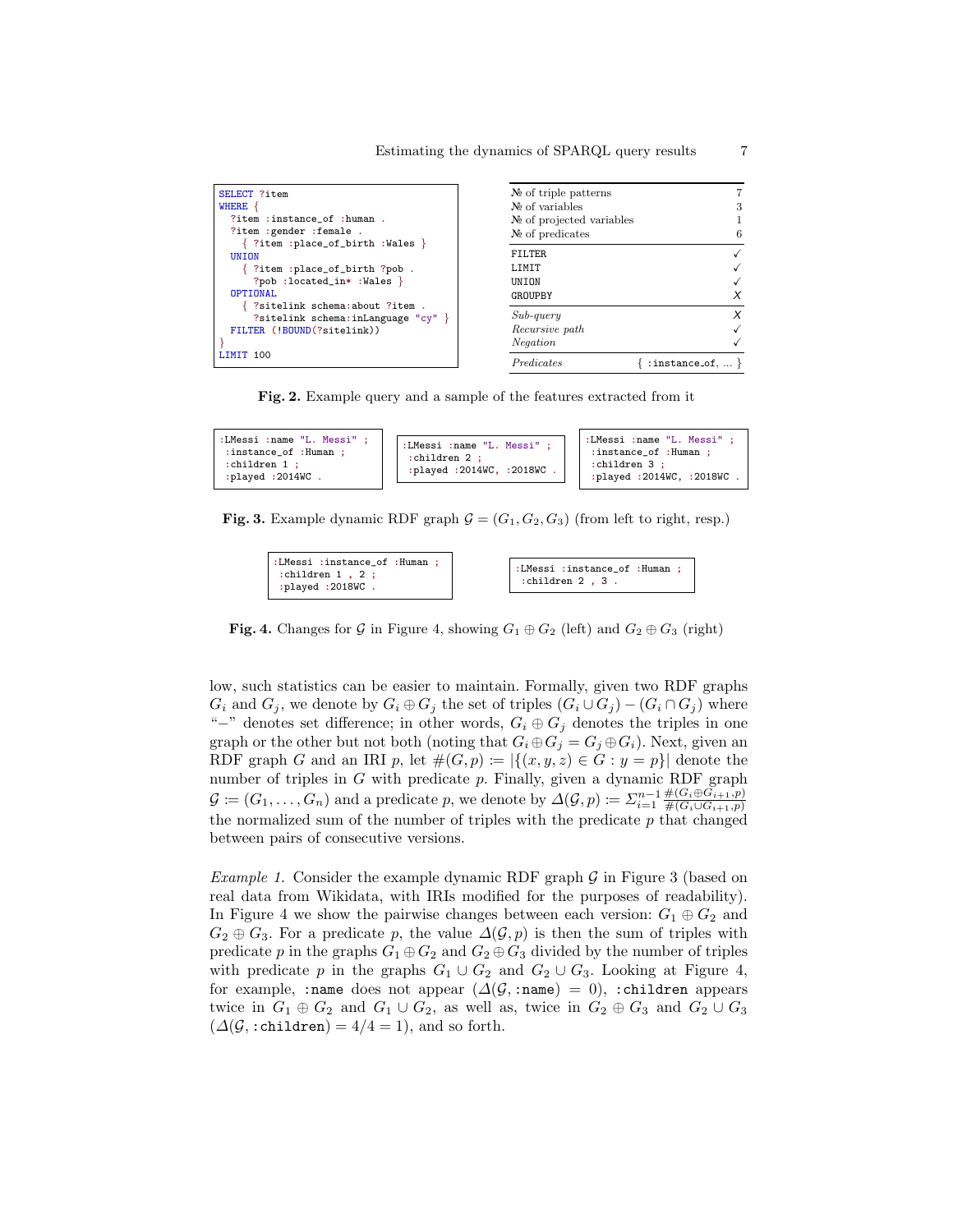#### 8 Alberto Moya Loustaunau and Aidan Hogan

Given a query Q with a set of predicates  $\{p_i, ..., p_n\}$ , we may then consider a variety of aggregate functions over  $\Delta(\mathcal{G}, p_1), ..., \Delta(\mathcal{G}, p_n)$ , such as max, mean, etc., to compute a final numeric feature for the query, representing a summary of the level of dynamicity of the predicates it contains.

Result features: The third type of feature we capture indicates how many times the query results Q have changed over the past versions of the dynamic graph. While this feature offers rich information for prediction, given a query that has not previously been seen, it is costly to compute, since it requires the evaluation of the query over each past version within an interval, which in turn requires maintaining indexes over the full data for a variety of past versions.

# 5 Gold Standard Dataset

In order to evaluate the effectiveness for predicting changes in SPARQL query results, we require a dynamic RDF graph, with access to various historical versions; preferably this graph contains real-world, large-scale, diverse RDF data, and with sufficient changes between versions to provide both positive and negative examples of queries whose results change. Furthermore, we require a set of SPARQL queries that can be answered against this dynamic graph; preferably these queries again should be diverse, representative of real-world user queries, of a variety of shapes and sizes, using a variety of query operators, and with a mix of both dynamic and static results over the dynamic graph. In particular, we choose Wikidata [\[33\]](#page-15-5) for our experiments, which, we shall argue, meets the aforementioned requirements. We first give details of the dynamic data we collect from Wikidata; thereafter, we discuss the queries we use in our experiments.

RDF Data: We use 23 Wikidata snapshots from  $18/04/2017$  to  $27/09/2017$ , which are captured (roughly) weekly in the *truthy version* that contains triples (without qualifiers) that have the best non-deprecated rank for a given property; this data corpus was previously collected and used by Gonzalez and Hogan [\[11\]](#page-14-4). The first version has 1,102,242,331 triples and 3,276 unique predicates, while the final version has  $1,924,967,162$  triples  $(+74%)$  and 3,660 unique predicates  $(+11%)$ . Figure [5,](#page-8-0) on the left, shows the growth in triples as the time progress, while on the right, shows the numbers of triples added and removed version-toversion. We see that although many more triples are added than removed, there are some triples removed each version. We further note some peaks in triples added in some versions, which may be due to bulk imports of data. Between version 11 and 12 we have an almost 2 week gap because we were not able to obtain the data for that week, but this causes only the third highest peak. The dynamic graph considers a total of 32.3 billion triples across 23 versions.

Table [1](#page-8-1) shows the ten most dynamic predicates according to the number of added and deleted statements involving that predicate (Total) and the ratio of added and deleted statements divided by the total number of statements for that predicate across all snapshots (Dyn); for the latter, we only include predicates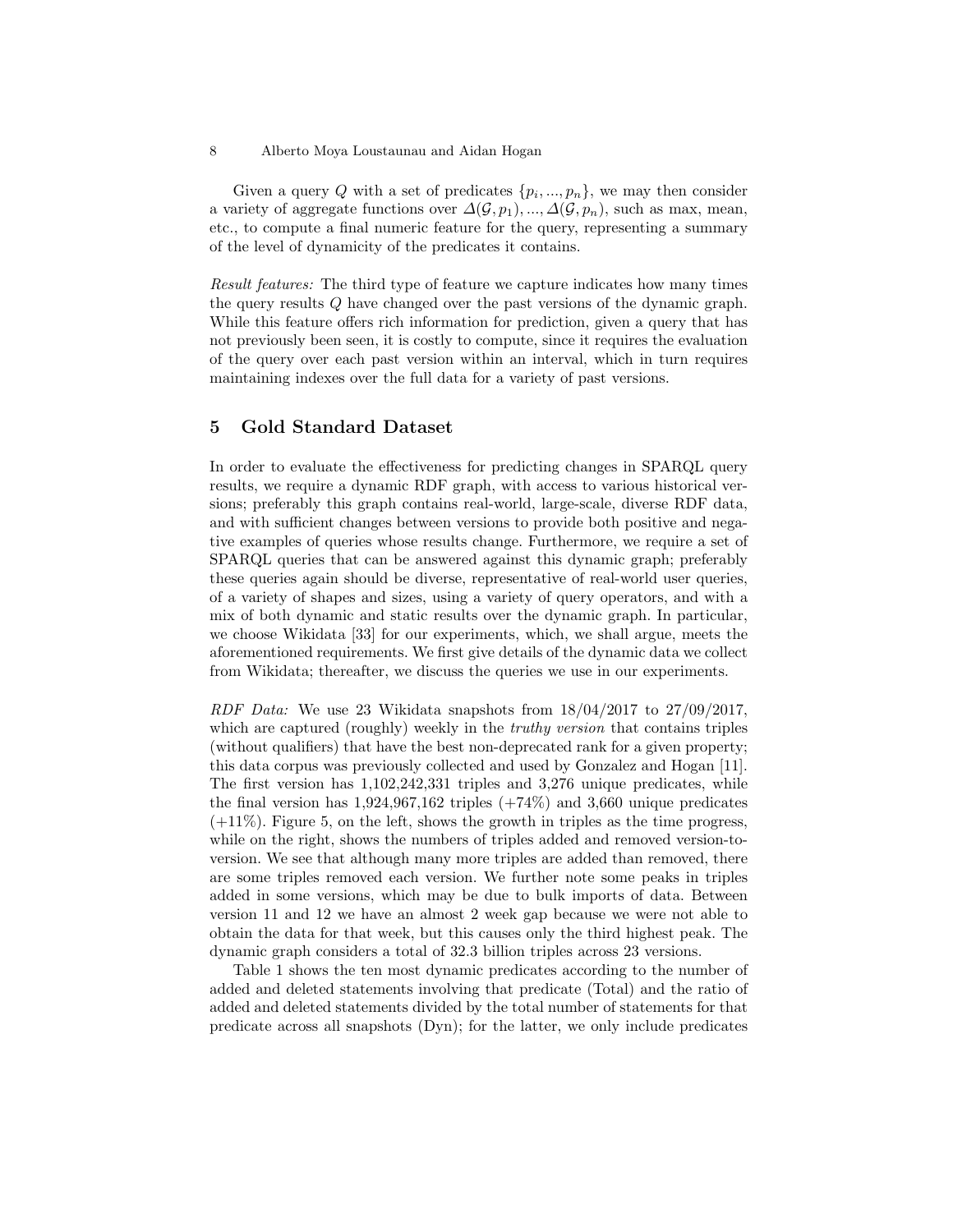

<span id="page-8-0"></span>Fig. 5. Evolution of total triples in Wikidata (left) and number of triples added to and removed from the  $n^{\text{th}}$  version for the  $n+1^{\text{th}}$  version (right)

<span id="page-8-1"></span>Table 1. Top-10 dynamic predicates per total (left) and proportional (right) changes

| $N_2$ | Predicate                 | Total Dyn     |      |     | $N_{\!\!\circ}$ Predicate                   | Total Dyn     |  |
|-------|---------------------------|---------------|------|-----|---------------------------------------------|---------------|--|
|       | 1 schema: description     | 464567354     | 0.04 |     | owl:complementOf                            | 156862 0.99   |  |
|       | 2 schema:dateModified     | 99330382 0.14 |      |     | 2 owl:onProperty                            | 156862 0.99   |  |
| 3.    | schema: version           | 99330164      | 0.14 | 3   | owl:someValuesFrom                          | 86674 0.71    |  |
|       | schema:name               | 44487864      | 0.01 |     | 4 wdt:P2462 (member of the deme)            | 3563 0.62     |  |
|       | 5 rdfs:label              | 44487864      | 0.01 |     | $5 \text{ wdt}:P3383 \text{ (film poster)}$ | 4388 0.58     |  |
| 6.    | skos: prefLabel           | 44487864      | 0.01 | 6.  | wdt:P2331 (Cycling Archives ID)             | 4229 0.33     |  |
|       | 7 wdt:P2093 (author name) | 30671685      | 0.09 |     | 7 wdt:P $1112 (deleted)$                    | 4366 0.20     |  |
| 8     | rdf:type                  | 21808957      | 0.02 | 8   | wdt:P505 (general manager)                  | 4959 0.18     |  |
| 9     | wdt:P31 (instance of)     | 12483471      | 0.02 | 9   | schema:dateModified                         | 99330382 0.14 |  |
| 10.   | schema:about              | 10773295      | 0.02 | 10. | schema: version                             | 99330164 0.14 |  |

that appear in all snapshots and appear in  $\geq 1,000$  statements overall. Though the largest number of changes involves the predicate schema:description, its dynamic value is low due to it being a common predicate. On the other hand, the OWL properties have high dynamicity ratios due to taking blank node values; we currently do not consider isomorphism of graphs due to blank nodes.

Queries: The corpus collected by Gonzalez and Hogan [\[11\]](#page-14-4) does not offer queries. In order to achieve a set of SPARQL queries that are answerable over Wikidata and with which we could run experiments, we took the user-contributed example queries from the Wikidata Query Service<sup>[3](#page-8-2)</sup>, consisting of 389 SPARQL 1.1 SELECT queries of varying degrees of complexity, touching upon various domains of data, and with a mix of varying query operators.

A total of 96 queries had to be removed from the original set of 389 because they asked for information external to Wikidata (using SERVICE) or asked for qualifiers that are not present in the truthy version. We also eliminated 12 queries that returned bindings to blank nodes to facilitate comparison between

<span id="page-8-2"></span> $^3$ [https://www.wikidata.org/wiki/Wikidata:SPARQL\\_query\\_service/queries/](https://www.wikidata.org/wiki/Wikidata:SPARQL_query_service/queries/examples) [examples](https://www.wikidata.org/wiki/Wikidata:SPARQL_query_service/queries/examples)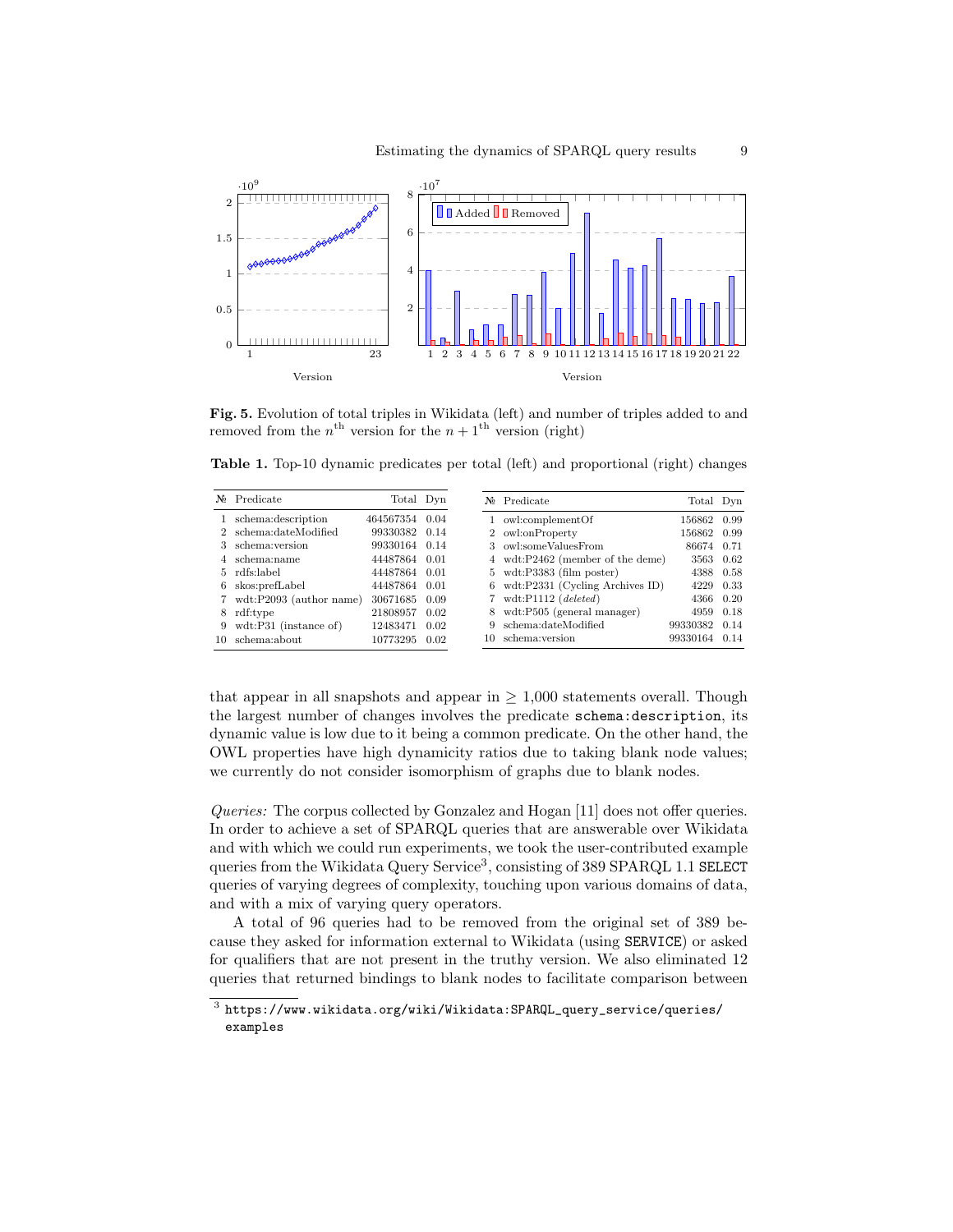<span id="page-9-0"></span>

| Pattern | No  | ℅         |
|---------|-----|-----------|
| V C V   | 435 | 59.43%    |
| V C C   | 190 | $25.96\%$ |
| V V V   | 9   | $1.23\%$  |
| C C V   | 6   | $0.82\%$  |
| V V C   | 5   | $0.68\%$  |
| C V V   | 3   | $0.41\%$  |
| C V C   | 1   | $0.14\%$  |
| ссс     | 0   | $0.00\%$  |
| VPC     | 69  | $9.43\%$  |
| VPV     | 13  | $1.78\%$  |
| C P V   | 1   | $0.14\%$  |
| СРС     | 0   | $0.00\%$  |

Table 2. Distribution of triple patterns (C: Constant, V: Variable, P: Path).

<span id="page-9-1"></span>Table 3. Distribution of paths

| Pattern          | No | %        |
|------------------|----|----------|
| P.*              | 62 | 74.70%   |
| $e_1/e_2$        | 56 | 67.47%   |
| $e+$             | 8  | $9.64\%$ |
| $e_1$   $e_2$    | 6  | 7.23%    |
| $e^{\mathbf{2}}$ | 6  | 7.23%    |
| (c)              | O  | $0.00\%$ |
| $\epsilon$       | 83 | 100.00%  |

the results. Furthermore, some queries featured non-deterministic elements – such as LIMIT/OFFSET without ordering, SAMPLE or temporal functions – such as TODAY() – that may lead to changes in results not related to changes in the data; we remove 23 queries with SAMPLE and temporal functions, and add an ORDER BY clause to all queries to ensure determinism with LIMIT/OFFSET and more generally to facilitate quick comparison of results. We also eliminated 37 queries with empty results for all snapshots. As a result of this process of filtering, we end up with a total of 221 non-empty deterministic queries.

In Table [2,](#page-9-0) we provide statistics on the distribution of different types of triple patterns in the 221 queries before the transformation; of key importance is that 86.20% of the triple patterns have a constant in the predicate position, meaning that they are compatible with a model based on the dynamics of predicates. We also see that 83 triple patterns (11.34%) feature a path expression, where Table [3](#page-9-1) provides the distribution of these expressions (remarking that multiple patterns can be used in one expression); of note here is that recursion is commonly found  $(74.70\%$  use  $e*$  while 9.64% use  $e+$ ), and that we find no negated property paths.

Finally, we look at how the results for these queries change over the 23 versions. Figure [6](#page-10-0) shows how many queries had some results change between two consecutive versions, where we see that approximately half of the result sets change in each version. But are these always the same queries that change every time? Figure [6](#page-10-0) shows the number of versions in which some result changed for each query; the queries are ordered by the number of changes in their results, where we can see that the results of 44 queries  $(19.90\%)$  change each time, 17 queries (7.69%) never change, and more generally, we note a quite uniform distribution of queries in between. More generally speaking, we conclude that our query set has a good balance of queries whose results never change, queries whose results always change, and queries whose results sometimes change.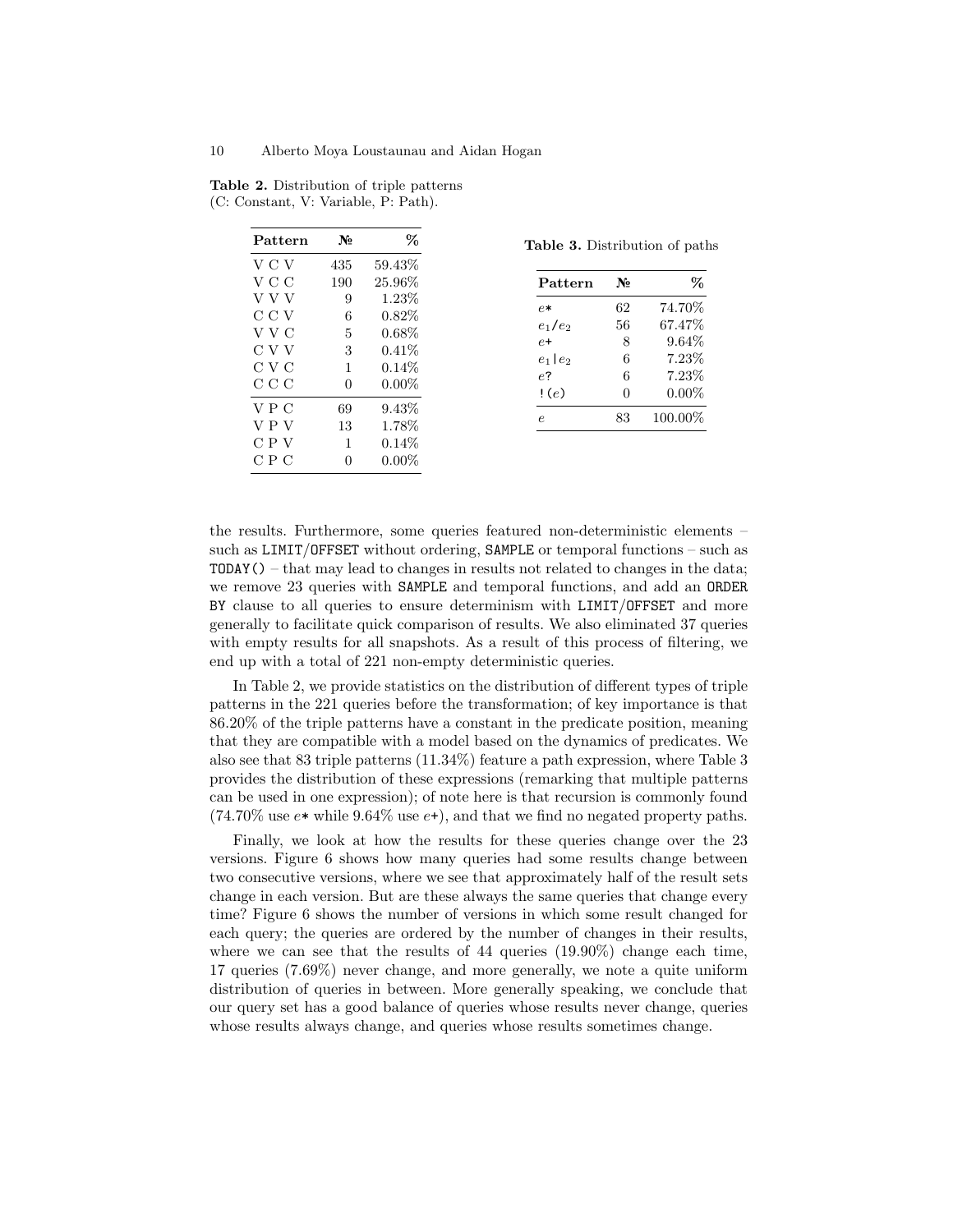![](_page_10_Figure_1.jpeg)

<span id="page-10-0"></span>Fig. 6. Number of queries with some results changed for each version

Fig. 7. Number of versions in which some results changed for each query

Feature extraction: To compute the query features, we use Apache Jena to parse the query and extract the necessary statistics and determine the presence of the relevant query operators. In order to extract statistics on the dynamics of individual predicates in the dynamic graph, a challenge here is scalability, since we work with a total of 32.3 billion triples; hence we (1) sort each version of Wikidata, (2) apply a merge-sort iterator over each pair of consecutive versions  $(G_i \text{ and } G_{i+1})$  to detect triples that changed  $(G_i \oplus G_j)$ , writing a separate file for triples that were deleted  $(G_i - G_j)$  and added  $(G_j - G_i)$ , (3) from these files, we can then compute and sum the number of triples changed for each predicate between each pair of versions. Finally, in order to create the ground truth in terms of which results change between which versions, we index each version in Virtuoso and compute the results for each query against each version and write them to disk; we then compare consecutive pairs of results with a merge-sort.

### 6 Evaluation

Our experiments evaluate the (relative) quality of One Shot Change (OSC) predictions that can be made based on query features, predicate features, result features, as well as combinations thereof, using a selection of binary classifiers.

Setting: To build our final datasets, we must define a past interval to consider. With 23 versions, we must hold out at least one version to predict, leaving a maximum interval of 22 past versions to use for computing our features. However, the more past versions we consider for a prediction, the fewer examples we can generate; for example, if we consider 22 versions, we will only have one ground truth label for each query. In the end, we opted to consider intervals of 3, 5, 9 and 17 previous versions, for example, in the case of an interval of three versions, we use  $(G_{i-3}, G_{i-2}, G_{i-1})$  to predict changes in queries results for the subsequent version  $(G_i)$ , which allows us to predict OSC from  $G_4$  to  $G_{23}$  inclusive, providing 20 labeled examples per query. We thus have 4,420 labeled examples for intervals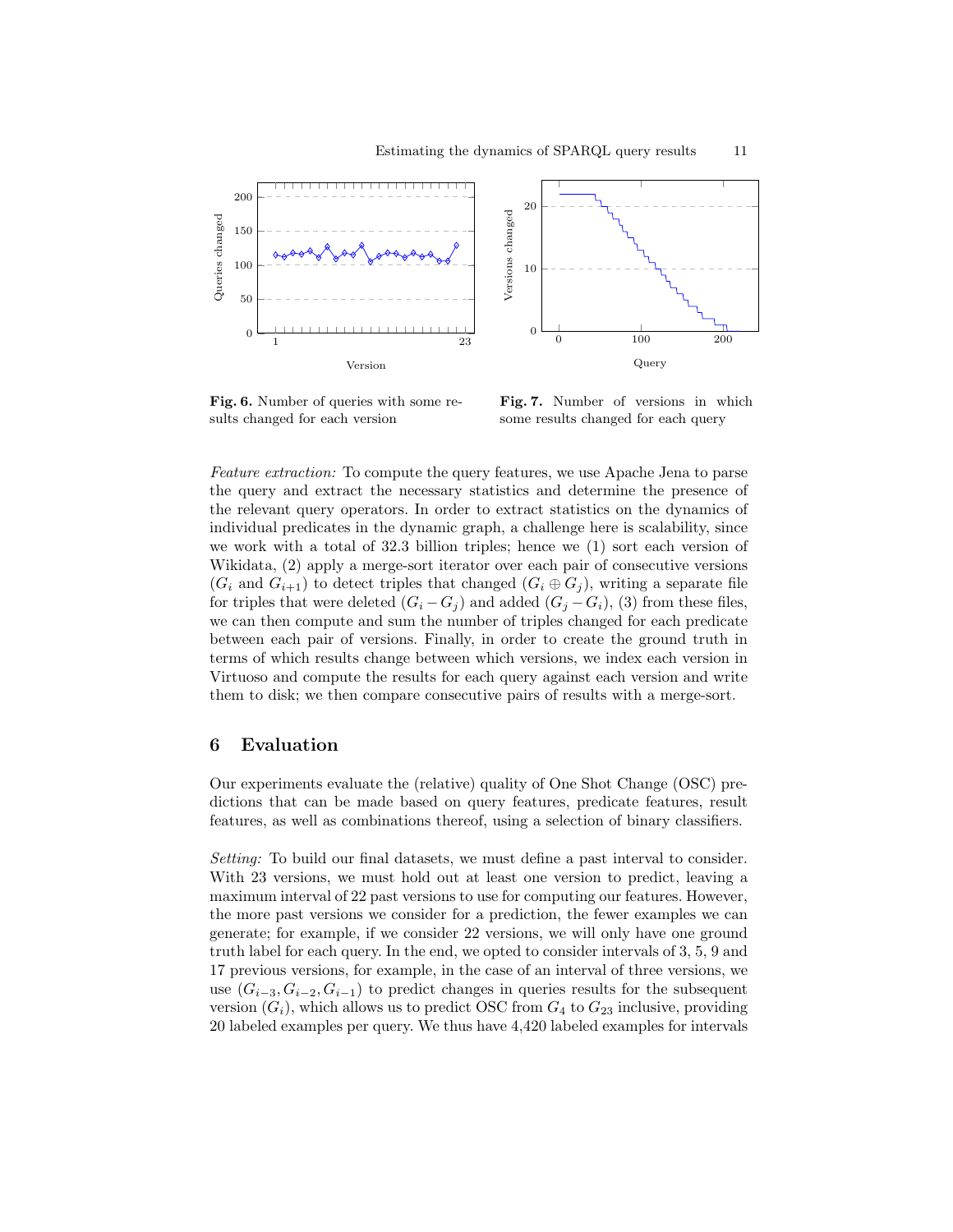#### 12 Alberto Moya Loustaunau and Aidan Hogan

of 3, ranging down to 1,326 examples for intervals of 17. No feature explicitly indicates the versions given or the version to be predicted.

In the case of predicate dynamics, as discussed in Section [4,](#page-4-0) there are potentially many predicates per query, each with its own value for  $\Delta(\mathcal{G}, p)$ , where to reduce (and fix) dimensionality, we may apply an aggregate function to choose the min, max or mean value over all predicates. In preliminary experiments, we found the mean value to offer the best results, followed by the max value; hence in what follows we adopt the mean value in our experiments.

For OSC prediction, we test four binary classifiers: Decision Trees, Linear SVM, Naive Bayes, and Nearest Neighbors. We split the data to use 80% for training and 20% for tests. To avoid overfitting, we use stratified 5-fold crossvalidation. We consider three types of features, as previously described – query features  $(Q)$ , predicate features  $(P)$  and result features  $(R)$  – considering historical data (only) from the fixed interval. We also consider combinations of these features: QP, QR, PR and QPR.

Results: Table [4](#page-12-0) shows the  $F_1$ -score for the predictions made considering the union of different combinations of the sets of features  $(Q, P, R)$  and varying the window sizes  $(3, 5, 9, 17)$ ; for reference, we include a baseline that randomly guesses yes/no respecting the observed class distribution. Given the number of configurations presented, we only include  $F_1$  scores for reasons of space; however, we remark that the Precision and Recall scores were in general quite balanced. The best results were obtained using the features from R, where, as can be expected, prediction performs best when knowledge of changes in the historical results of the input query is available. The features from sets  $Q$  and  $P -$  which do not assume the availability of such information – obtain a significantly lower  $F_1$ -score; the best result including R was with PR ( $F_1 = 0.831$ ) using Linear SVM and window size 17, while the best results without R was with  $\mathbf{Q}$  ( $F_1 = 0.60$ ) using Linear SVM and window size 5.

Furthermore, in Figure [8,](#page-13-0) we show that the size of the window influences the quality of the results when considering R features (blue), being better as the window increases. However, there is no clear trend in the results for increasing window sizes when considering models without using R features (red). (As aforementioned, we can see that Precision and Recall results are comparable.)

# 7 Summary, Conclusions and Future Work

In this paper we evaluate methods to predict whether or not (OSC) the results of an input query will change at a fixed point in the near future. More specifically, we evaluate a framework based on binary classifiers that accept features extracted from the query, from past versions of the data, and/or from the combination of both. Considering this framework, we hypothesize that there is a conceptual trade-off between the cost of computing features and their value for prediction: features extracted from queries alone are the most efficient to extract, not requiring historical data, but are quite coarse-grained for prediction; on the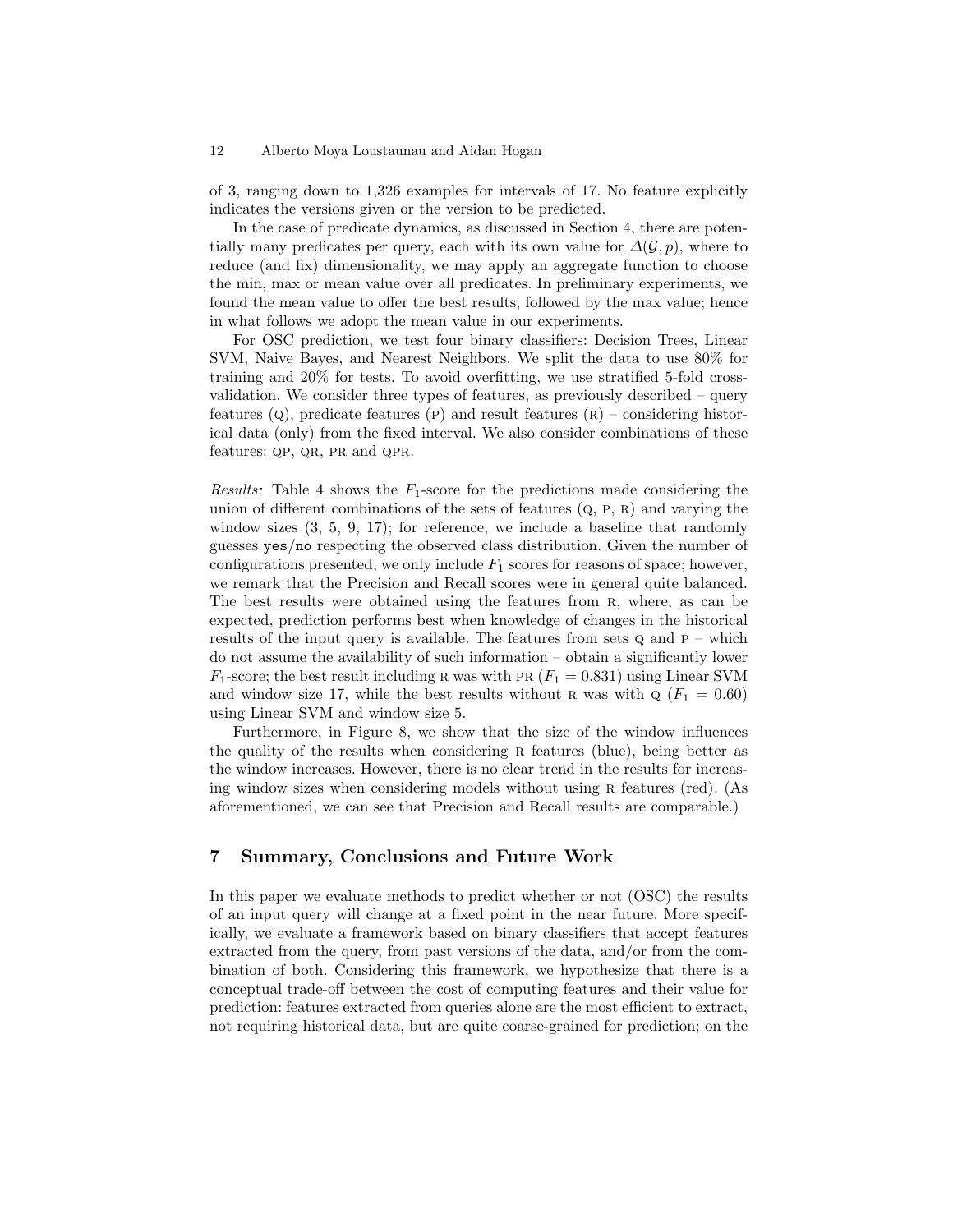|        | Classifier        | Q     | $\mathbf P$ | $\mathbf R$ | QP    | QR    | PR    | QPR   |
|--------|-------------------|-------|-------------|-------------|-------|-------|-------|-------|
| $w=3$  | Random Baseline   | 0.499 | 0.489       | 0.502       | 0.489 | 0.495 | 0.495 | 0.516 |
|        | Decision Trees    | 0.497 | 0.519       | 0.781       | 0.497 | 0.569 | 0.706 | 0.600 |
|        | Naive Bayes       | 0.432 | 0.419       | 0.758       | 0.432 | 0.478 | 0.759 | 0.479 |
|        | Nearest Neighbors | 0.505 | 0.517       | 0.776       | 0.509 | 0.679 | 0.781 | 0.680 |
|        | Linear SVM        | 0.596 | 0.372       | 0.758       | 0.593 | 0.775 | 0.762 | 0.774 |
|        | <b>Best</b>       | 0.596 | 0.519       | 0.781       | 0.593 | 0.775 | 0.781 | 0.774 |
| $w=5$  | Random Baseline   | 0.480 | 0.496       | 0.499       | 0.505 | 0.495 | 0.497 | 0.499 |
|        | Decision Trees    | 0.485 | 0.514       | 0.782       | 0.494 | 0.581 | 0.711 | 0.603 |
|        | Naive Bayes       | 0.431 | 0.486       | 0.782       | 0.432 | 0.508 | 0.797 | 0.500 |
|        | Nearest Neighbors | 0.517 | 0.535       | 0.795       | 0.525 | 0.676 | 0.790 | 0.673 |
|        | Linear SVM        | 0.600 | 0.384       | 0.784       | 0.590 | 0.787 | 0.789 | 0.787 |
|        | <b>Best</b>       | 0.600 | 0.535       | 0.795       | 0.590 | 0.787 | 0.797 | 0.787 |
| $w=9$  | Random Baseline   | 0.497 | 0.505       | 0.493       | 0.483 | 0.497 | 0.511 | 0.515 |
|        | Decision Trees    | 0.456 | 0.517       | 0.793       | 0.48  | 0.668 | 0.735 | 0.651 |
|        | Naive Bayes       | 0.434 | 0.461       | 0.797       | 0.435 | 0.531 | 0.790 | 0.531 |
|        | Nearest Neighbors | 0.514 | 0.528       | 0.787       | 0.517 | 0.653 | 0.800 | 0.648 |
|        | Linear SVM        | 0.578 | 0.397       | 0.797       | 0.571 | 0.795 | 0.800 | 0.796 |
|        | <b>Best</b>       | 0.578 | 0.528       | 0.797       | 0.571 | 0.795 | 0.800 | 0.796 |
| $w=17$ | Random Baseline   | 0.486 | 0.494       | 0.482       | 0.512 | 0.524 | 0.511 | 0.490 |
|        | Decision Trees    | 0.511 | 0.511       | 0.827       | 0.469 | 0.712 | 0.712 | 0.71  |
|        | Naive Bayes       | 0.416 | 0.465       | 0.826       | 0.414 | 0.555 | 0.810 | 0.554 |
|        | Nearest Neighbors | 0.548 | 0.480       | 0.826       | 0.554 | 0.744 | 0.820 | 0.731 |
|        | Linear SVM        | 0.554 | 0.438       | 0.826       | 0.560 | 0.819 | 0.831 | 0.815 |
|        | <b>Best</b>       | 0.554 | 0.511       | 0.827       | 0.560 | 0.819 | 0.831 | 0.815 |

<span id="page-12-0"></span>**Table 4.**  $F_1$ -score for tested classifiers considering different sets of features  $(Q, P, R)$ and window sizes  $(3,5,9,17)$ 

other hand, features based on changes in results over previous versions for an (unseen) input query are often the most costly to acquire, but offer fine-grained information for prediction; finally, features based on the dynamics of predicates offer a balance between the two, allowing to summarize historical data into succinct statistics, thus offering more fine-grained information than static query features but more coarse-grained information than historical results.

We thus explore this trade-off experimentally using 23 versions and 221 usercontributed queries for Wikidata to form a gold standard dataset. We use this gold standard dataset to evaluate the trade-off identified between different types of features for OSC predictions. Our results show that the features based on historical changes to query results perform best (reaching  $F_1 = 0.831$  in the best configuration), whereas considering static query features and predicate dynamics alone is less competitive (reaching  $F_1 = 0.600$  in the best configuration) when historical results are not available or are prohibitively costly to compute. Com-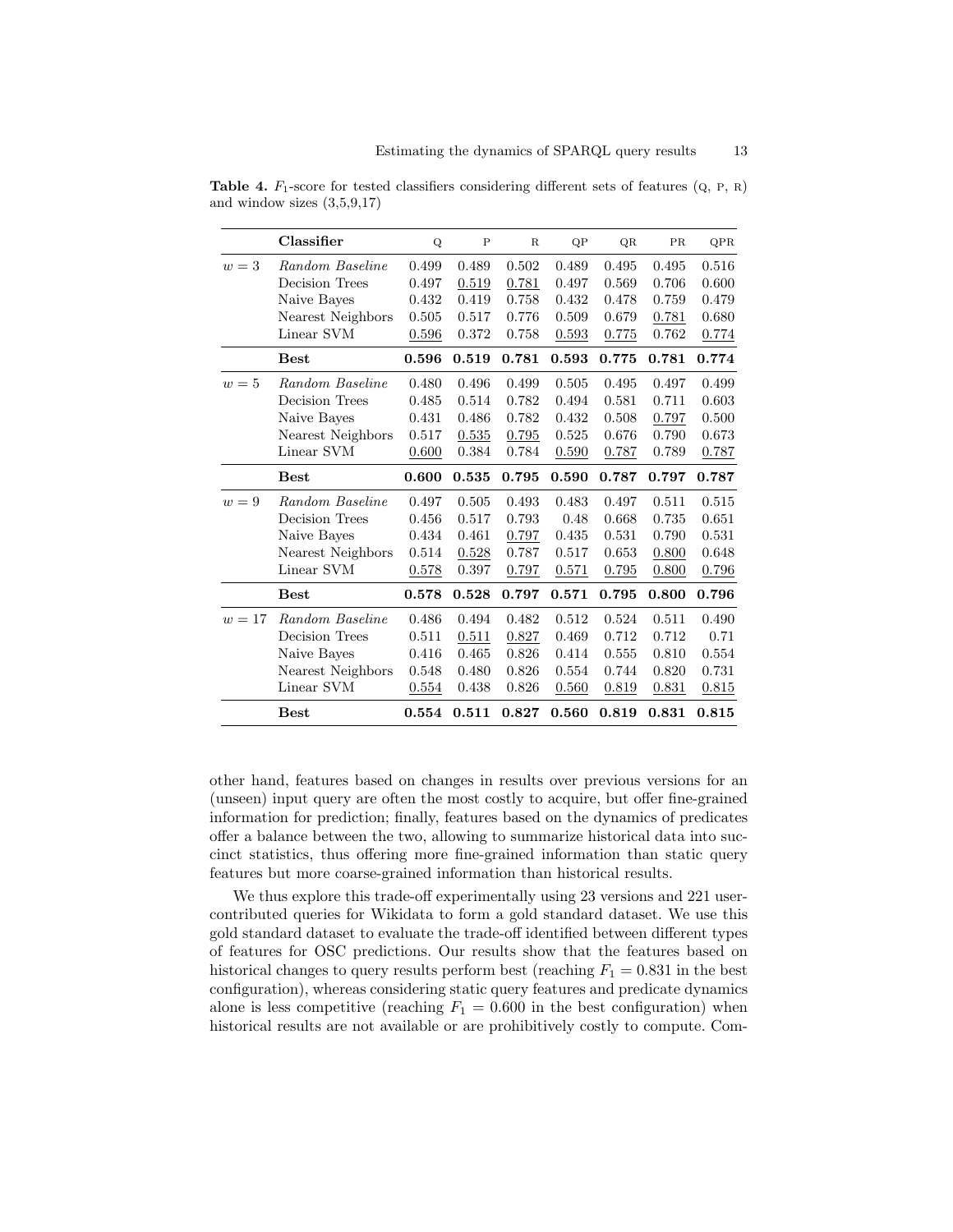![](_page_13_Figure_1.jpeg)

<span id="page-13-0"></span>**Fig. 8.** Best results for combination of features in term of  $F_1$ -measure (left), Precision score (center) and Recall (right) with increasing windows sizes; blue indicates results using features from  $R(R, QR, PR, and QPR)$  while red indicates results not using features from  $R$  (Q, P, QP and the Baselines)

paring query and predicate features, in fact, query features performed better, where predicate features alone only barely outperformed a random baseline.

In conclusion, our results show that having knowledge of the historical changes of the results of a query is important for improving the quality of OSC predictions using binary classifiers. However, in many scenarios, such knowledge is often not available or may not be practical to compute. Considering a real-world caching use-case, for example, historical changes in results may be maintained for queries that are frequently repeated with relatively low-cost, but for a previously unseen query, computing results for past versions at runtime would incur a prohibitive cost. Hence, we identify an open research question: is it possible to estimate the dynamics of query results without relying on (costly) knowledge about historical changes of query results while staying competitive with the quality of prediction possible when such knowledge is available?

Regarding future work, our gold standard based on Wikidata could be extended to consider more versions spanning a longer period of time and/or more queries; a very large query dataset for Wikidata was recently published [\[17\]](#page-14-17), which may be of use here. Building gold standards based on other datasets would also help to diversify the evaluation process. Concerning the prediction tasks themselves, one promising direction may be to apply a more fine-grained analysis of the query, considering (for example) the selectivity of particular triples patterns as well as their dynamicity. There may also be better ways to perform such predictions without relying on binary classifiers, but rather using more analytical methods. Finally, it would be interesting to investigate the effectiveness of these techniques in practice, developing caching systems, synchronization schedules, and other applications, based on the evaluated predictions.

Material We make supplementary material (queries, data, results, etc.) available at <https://users.dcc.uchile.cl/~amoya/quweda2019/>.

Acknowledgements This work was supported by the Millennium Institute for Foundational Research on Data (IMFD), by Fondecyt Grant No. 1181896 and by CONICYT PFCHA/Doctorado Nacional/2017 - 21171070.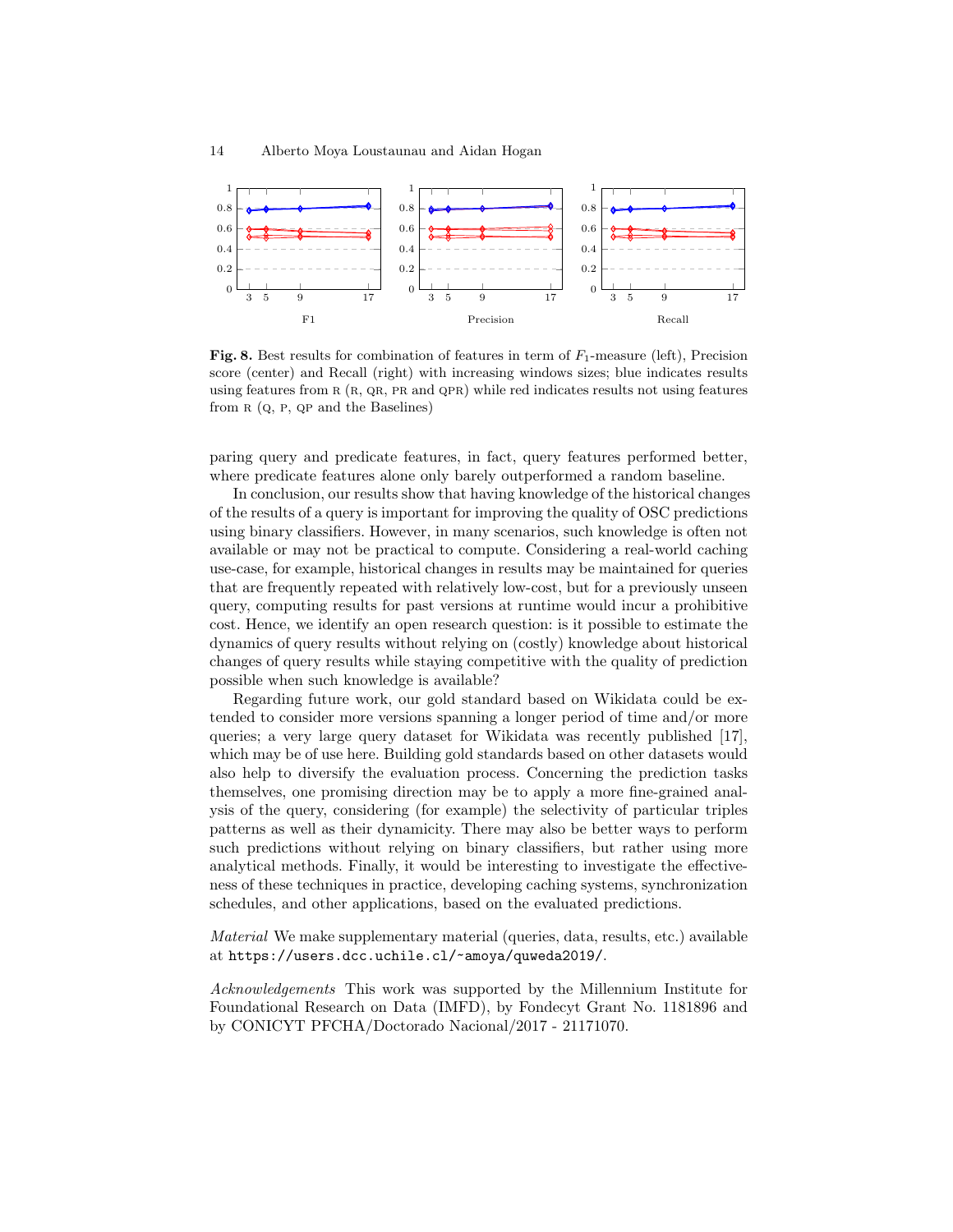### References

- <span id="page-14-13"></span>1. Akhtar, U., Amin, M.B., Lee, S.: Evaluating scheduling strategies in LOD based application. In: Asia-Pacific Network Operations and Management Symposium, APNOMS. IEEE (2017)
- <span id="page-14-12"></span>2. Alici, S., Altingövde, I.S., Ozcan, R., Cambazoglu, B.B., Ulusoy, Ö.: Adaptive time-to-live strategies for query result caching in web search engines. In: European Conference on IR Research, ECIR. Springer (2012)
- <span id="page-14-15"></span>3. Arenas, M., Pérez, J.: Querying semantic web data with SPARQL. In: Principles of Database Systems (PODS). ACM (2011)
- <span id="page-14-16"></span>4. Arenas, M., Ugarte, M.: Designing a query language for RDF: marrying open and closed worlds. ACM Trans. Database Syst. 42(4) (2017)
- <span id="page-14-14"></span>5. Dehghanzadeh, S., Parreira, J.X., Karnstedt, M., Umbrich, J., Hauswirth, M., Decker, S.: Optimizing SPARQL query processing on dynamic and static data based on query time/freshness requirements using materialization. In: Joint International Conference, JIST. Springer (2014)
- <span id="page-14-1"></span>6. Dividino, R.Q., Gottron, T., Scherp, A.: Strategies for efficiently keeping local linked open data caches up-to-date. In: International Semantic Web Conference ISWC. Springer (2015)
- <span id="page-14-3"></span>7. Dividino, R.Q., Gottron, T., Scherp, A., Gröner, G.: From changes to dynamics: Dynamics analysis of linked open data sources. In: Extended Semantic Web Conference, PROFILES@ESWC 2014 (2014)
- <span id="page-14-7"></span>8. Dividino, R.Q., Kramer, A., Gottron, T.: An investigation of HTTP header information for detecting changes of linked open data sources. In: European Semantic Web Conference (ESWC). Springer (2014)
- <span id="page-14-5"></span>9. Dividino, R.Q., Scherp, A., Gröner, G., Grotton, T.: Change-a-lod: Does the schema on the linked data cloud change or not? In: Workshop on Consuming Linked Data, COLD. CEUR-WS.org (2013)
- <span id="page-14-11"></span>10. Genestoux, J., Fitzpatrick, B., Slatkin, B., Atkins, M.: WebSub. W3C Recommendation (Jan 2018), <https://www.w3.org/TR/websub/>
- <span id="page-14-4"></span>11. Gonz´alez, L., Hogan, A.: Modelling dynamics in semantic web knowledge graphs with formal concept analysis. In: World Wide Web Conference. ACM (2018)
- <span id="page-14-6"></span>12. Ibáñez, L.D., Skaf-Molli, H., Molli, P., Corby, O.: Col-graph: Towards writable and scalable linked open data. In: International Semantic Web Conference (ISWC). pp. 325–340. Springer (2014)
- <span id="page-14-2"></span>13. Käfer, T., Abdelrahman, A., Umbrich, J., O'Byrne, P., Hogan, A.: Observing linked data dynamics. In: Extended Semantic Web Conference, ESWC. Springer (2013)
- <span id="page-14-8"></span>14. Kjernsmo, K.: A survey of HTTP caching implementations on the open semantic web. In: European Semantic Web Conference, ESWC. Springer (2015)
- <span id="page-14-0"></span>15. Knuth, M., Hartig, O., Sack, H.: Scheduling refresh queries for keeping results from a SPARQL endpoint up-to-date (short paper). In: Confederated International Conferences: CoopIS, C&TC, and ODBASE. Springer (2016)
- <span id="page-14-10"></span>16. Mader, C., Martin, M., Stadler, C.: Facilitating the exploration and visualization of linked data. In: Linked Open Data - Creating Knowledge Out of Interlinked Data - Results of the LOD2 Project. Springer (2014)
- <span id="page-14-17"></span>17. Malyshev, S., Krötzsch, M., González, L., Gonsior, J., Bielefeldt, A.: Getting the most out of Wikidata: Semantic technology usage in Wikipedia's knowledge graph. In: International Semantic Web Conference (ISWC) (2018)
- <span id="page-14-9"></span>18. Missier, P., Alper, P., Corcho, O., Dunlop, I., Goble, C.A.: Requirements and ´ services for metadata management. IEEE Internet Computing (2007)